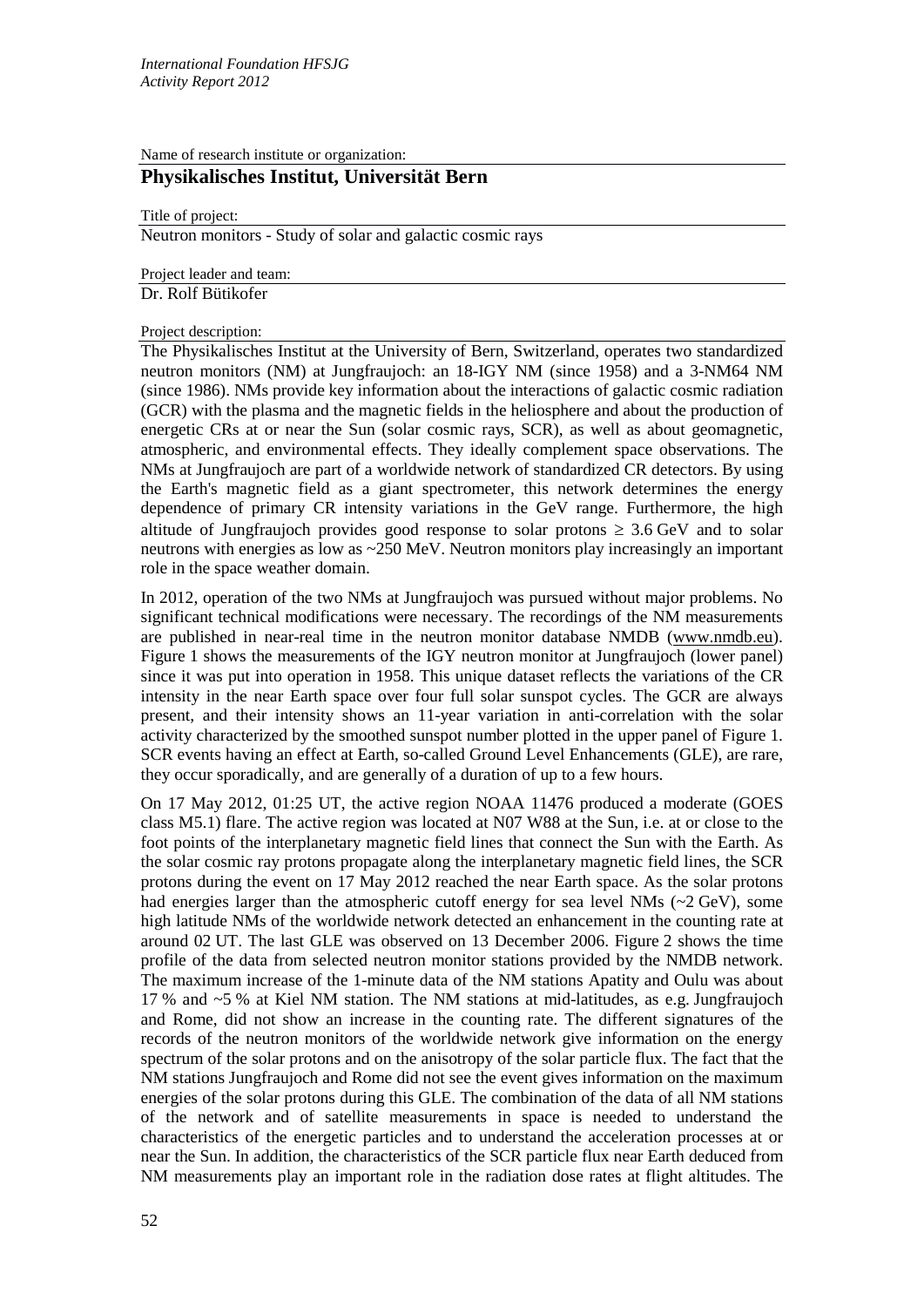dose rate can increase by orders of magnitude for a short time during energetic SCR events at high latitudes. Therefore, the working group WG11 "High energy radiation fields" of EURADOS (association for promoting research and development and European cooperation in the field of the dosimetry of ionising radiation) investigates the radiation dose rates at flight altitudes during GLEs in detail. Prof. Erwin Flückiger and Rolf Bütikofer are members of this EURADOS working group. During the GLE on 17 May 2012 the additional contribution of SCR to the radiation dose caused by cosmic rays at flight altitudes is negligible.



*Figure 1: Smoothed sunspot numbers (top panel), pressure corrected monthly average counting rates of IGY neutron monitor at Jungfraujoch (bottom panel) for the years 1958-*2012. The neutron monitor count rate is expressed in relative units with respect to May *1965.*